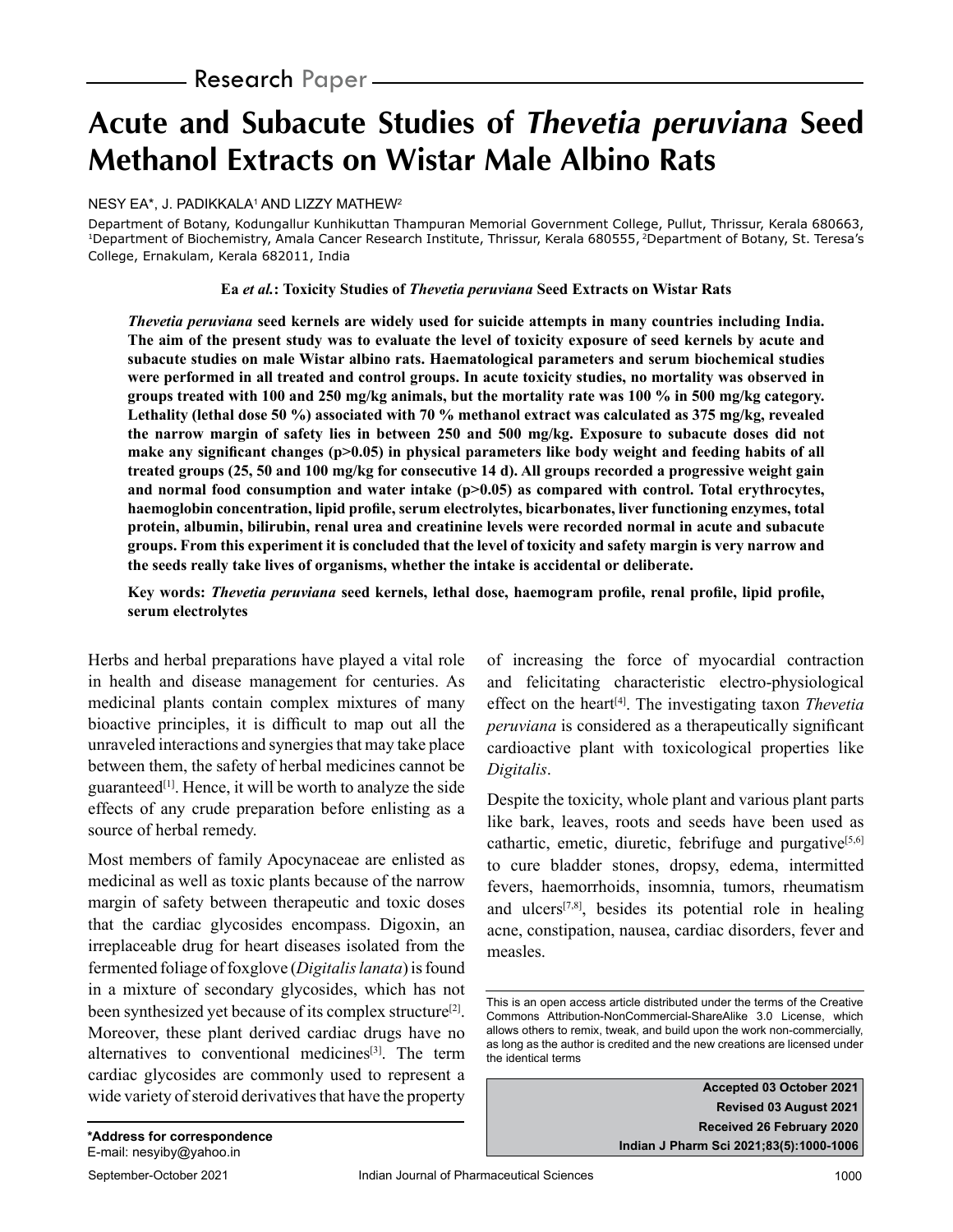For the safe use of medicinal plants, an evaluation of its toxicity is essential. The prime task of toxicological evaluation of any herbal medicine is to identify the nature and significance of adverse effects and to determine the limits of exposure level where the effect is observed $[3]$ . This test measures the relative toxicological response of an experimental organism to single or brief exposure to a test substance<sup>[9]</sup>. Subacute oral toxicity studies of herbal medicines are essential to identify the safety and to determine the dose levels that could be useful afterwards[10].

In India and Sri Lanka, deliberate seed intake of 'yellow oleander' with suicidal and homicidal purpose and as an abortifacient was in usual practice $[8,11]$ . Also, the exposure of yellow oleander poisoning cases in humans with various clinical complications like vomiting, diarrhea, arrhythmias and palpitation are widely discussed $[12-14]$ . Hence, the present work was carried out to explore the toxic exposure levels and related metabolic abnormalities in essential organs at primary level taking Wistar rat as an animal model.

# **MATERIALS AND METHODS**

### **Animals:**

Male Wistar albino rats with an average body weight of 45-50 g were procured from the Small Animal Breeding Station (SABS), Kerala Veterinary and Animal Sciences University, Mannuthy, Kerala, India and maintained under standard environmental conditions in the animal house of Amala Cancer Research Centre, Trichur. During the acclimatization period of 4 w, rats were fed with *ad libitum* access to standard pellet diet and tap water in graduated bottles. They were divided into various groups for acute and subacute studies, after attaining 170-190 g body weight. All animal experiments were conducted as per Organization for Economic Co-operation and Development (OECD) guidelines (423) and with prior permission of the Institutional Animal Ethics Committee (IAEC) of the Research Centre, approved by Government of India.

# **Preparation of drug samples:**

Approximately 60 g coarsely powdered seed kernels of yellow oleander were de-fatted with petroleum ether and extracted using 70 % Methanol (MT) in a soxhlet extractor for 20-22 h. The residue was collected, evaporated off the solvent and stored in airtight bottles at 4°, for toxicity studies.

#### **Acute toxicity study:**

Twenty male Wistar rats of an average body weight (182 g) were divided into four groups of five each and were given a single oral dose of the seed extract (Table 1). All animals were fasted for 2-3 h before and after drug administration. They were observed continuously for the first 6 h for any behavioral and clinical changes, followed by 72 h monitoring of mortality rates. Body weight, food consumption and water intake were recorded for a period of 14 d. Lethal dose 50 % ( $LD_{50}$ ) was calculated using the arithmetic method of Karbar, modified by Alui and Nwude<sup>[15]</sup> using the formula  $LD_{50} = LD_{100} - (Dd \times Md)/N$ ; where  $LD_{100}$ =Dose that caused 100 % mortality; N=Number of animals per group; Dd×Md=Dose difference (Dd) multiplied by mean death (Md).

# **Subacute toxicity study:**

After determining  $LD_{50}$  level of the extract, subacute studies were conducted in adult rats, in four groups of five each.

All animals were given oral doses of drugs for consecutive 14 d, with simultaneous observation of clinical changes, weight loss, behavioral changes and feeding habits. On  $15<sup>th</sup>$  d animals were sacrificed and blood samples were collected in heparinised and non-heparinised vials for haematological and serum biochemical studies. Vital internal organs such as liver, kidney, heart and brain were dissected out, observed visually for any necrotic lesions, washed in chilled phosphate buffered saline (PBS), blotted dry and weighed. All tissue samples and plasma were stored at -80° for further analyses.

Haematological parameters viz. haemoglobin concentration, total erythrocyte, differential leukocyte and platelet counts were analyzed using a Hitachi blood cell counter. Blood samples collected in nonheparinised tubes were allowed to clot, centrifuged at 3000 rpm for 5 min. Separated serum was collected in 1.5 ml Eppendorf tubes and stored in  $-20^\circ$  to perform

**TABLE 1: GROUPS OF ANIMALS FOR ACUTE AND SUBACUTE STUDIES**

| Group | <b>Acute toxicity doses</b> | Subacute toxicity doses |
|-------|-----------------------------|-------------------------|
| L     | Control (1 ml vehicle)      | Control                 |
| H     | 100 mg/kg body weight       | 25 mg/kg body weight    |
| Ш     | 250 mg/kg body weight       | 50 mg/kg body weight    |
| IV    | 500 mg/kg body weight       | 100 mg/kg body weight   |

Note: Different doses of oral administration to four groups of animals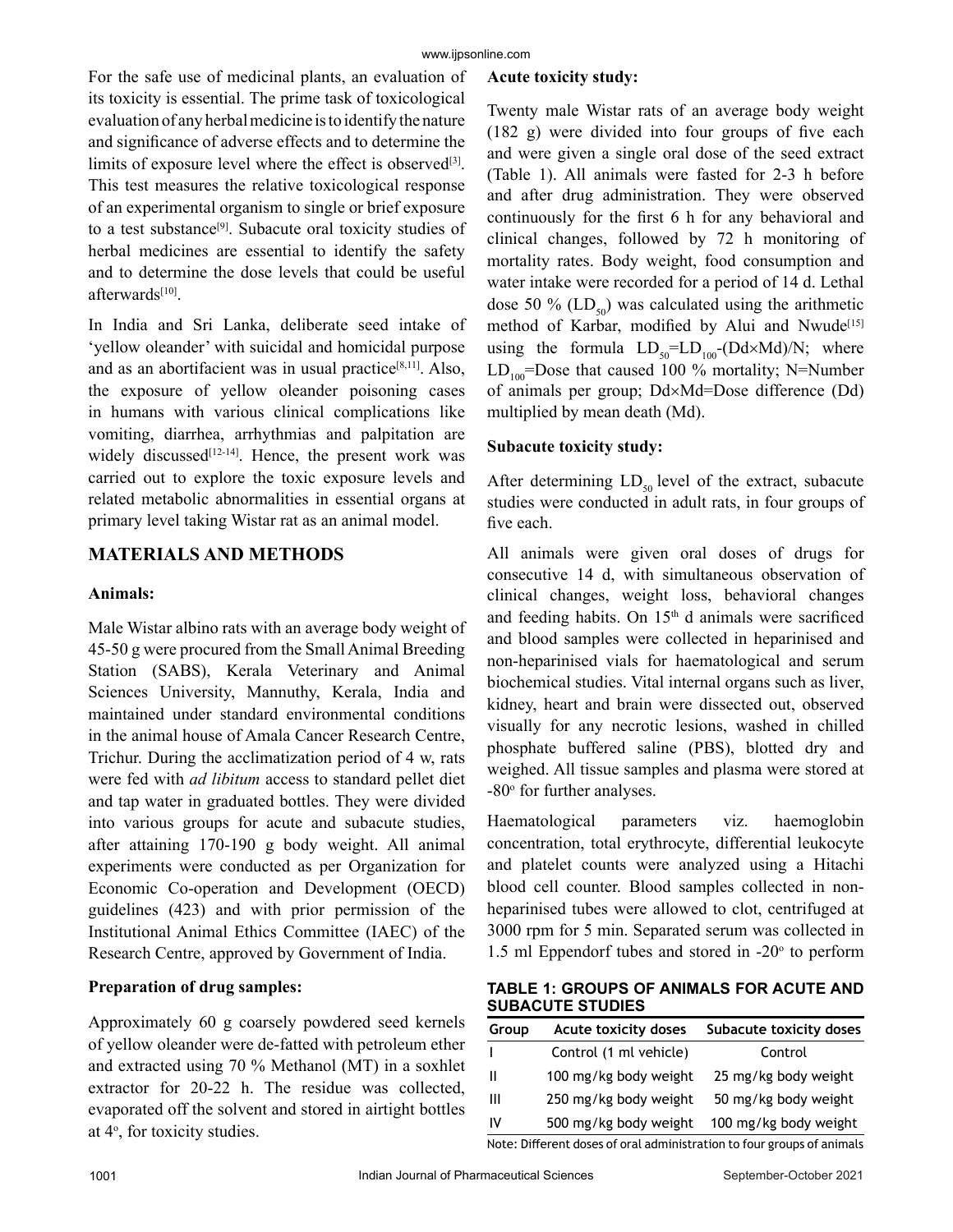biochemical assays like lipid profile, serum electrolytes, Bicarbonates  $(HCO<sub>3</sub>)$ , liver functioning enzymes such as Serum Glutamic Oxaloacetic Transaminase (SGOT), Serum Glutamic Pyruvic Transaminase (SGPT), Alkaline Phosphatase (ALP), total protein, albumin, bilirubin, renal urea and creatinine levels by standard diagnostic kits with the aid of the Hitachi-902 Automatic Biochemistry Analyzer.

# **Analysis of data:**

The results are expressed as mean values±Standard Deviation (SD). One way Analysis of Variance (ANOVA) with post-hoc Tukey's Honest Significant Difference (HSD) test was used to compare significant differences between group means, using Statistical Package for the Social Sciences (SPSS) software version 20 (2012). A level of  $p<0.05$  was regarded as statistically significant.

# **RESULTS AND DISCUSSION**

Experimental animal models have been successfully utilized to evaluate various treatment protocols intended to manage toxic oleander exposures. In acute toxicity studies, no mortality was observed in Group I (Control), Group II (100 mg/kg) and Group III (250 mg/ kg) animals, but the mortality rate was 100 % in Group IV (500 mg/kg) category (Table 2). These animals died within 10-12 h of drug administration with severe, marked clinical manifestations such as abnormal sweating, disorientation, paralysis and rolling of the body. An  $LD_{50}$  of 375 mg/kg was calculated which indicated a narrow safety margin when compared with the preceding group (250 mg/kg).

A significant decrease  $(p<0.01)$  in average body weight in 250 mg/kg treated group and a slow weight gain (5 %) in 100 mg/kg group was observed against the normal weight gain (10 %) in the control group during 2 w of observation. Similarly, 250 mg/kg treated group showed a decrease in food consumption  $(p<0.01)$  and water intake ( $p<0.001$ ), but 100 mg/kg group showed no significant changes (p>0.05) when compared to the

untreated group (Table 3). There was a strong, positive correlation between body weight, food consumption  $(p<0.05)$  and water intake  $(p<0.01)$  in group IV animals.

LD50= LD100-(Dd×Md)/N Where LD100=500; N=5; Dd×Md=500×1.25 LD50=500-(5001.25)/5 =375 mg/kg body weight

Exposure to subacute doses did not make any significant changes (p>0.05) in physical parameters like body weight and feeding habits of all treated groups against the control group. All groups recorded a progressive weight gain, normal food consumption and water intake  $(p>0.05)$  as compared with control, recorded on every  $3<sup>rd</sup>$  d throughout the dosing period.

Normal morphological nature of vital organs indicated that the extract did not affect their metabolism adversely (Table 4). Statistically analyzed data between control versus all three treated groups showed no significant variation in liver  $(4.03 \pm 0.21)$  to  $4.10 \pm 0.05$  g), kidney  $(0.74\pm0.04$  to  $0.73\pm0.06)$  and heart  $(0.31\pm0.02$  to  $0.27\pm0.02$ , weight (p $>0.05$ ), but there was a significant decrease in brain weight  $(p<0.01)$  of group IV animals  $(0.68\pm0.06)$  compared to control group  $(0.80\pm0.02)$ . However, no significant variations were observed in Hemoglobin (Hb) content  $(14.25\pm0.78$  to 15.33  $\pm 1.07$  mg %), Red Blood Cells (RBC) (7.65 $\pm 0.21$ to  $6.54 \pm 0.23$   $10^{3}/mm^{3}$ , total and differential White Blood Cells (WBC) counts (8850.00±954.50 to  $7766.67 \pm 1942.51$  cells/mm<sup>3</sup>) and platelet counts  $(7.75 \pm 0.35$  to  $8.37 \pm 0.78$  10<sup>5</sup>/mm<sup>3</sup>) in all three treated groups (p>0.05) compared to control group (Table 5).

Proper functioning of the liver was assayed by various enzyme markers such as SGOT, SGPT and ALP that were present in the serum (Table 6). Results showed an insignificant increase in the serum SGOT level of group IV animals (110.67±9.02 U/l), however, the values were within the normal reference levels. No significant changes were observed in SGPT (59.00±4.24 to 46.33±9.02 U/l) and ALP (480.50±9.19

TABLE 2: ACUTE TOXICITY (LD<sub>50</sub>) STUDIES IN WISTAR RATS SHOWING SURVIVAL/MORTALITY RATES

| <b>Groups</b> | Dose (mg/kg body weight) | Dd  | No. of animals/group (N) | Mortality (Death/Survival) | Md   |
|---------------|--------------------------|-----|--------------------------|----------------------------|------|
| Group I       | 0 (Control)              |     |                          |                            |      |
| Group II      | 100                      | 100 |                          |                            |      |
| Group III     | 250                      | 150 | b.                       |                            |      |
| Group IV      | 500                      | 250 |                          | 5/5                        |      |
|               |                          | 500 |                          |                            | 1.25 |

Note: Different doses and dose differences in four groups of animals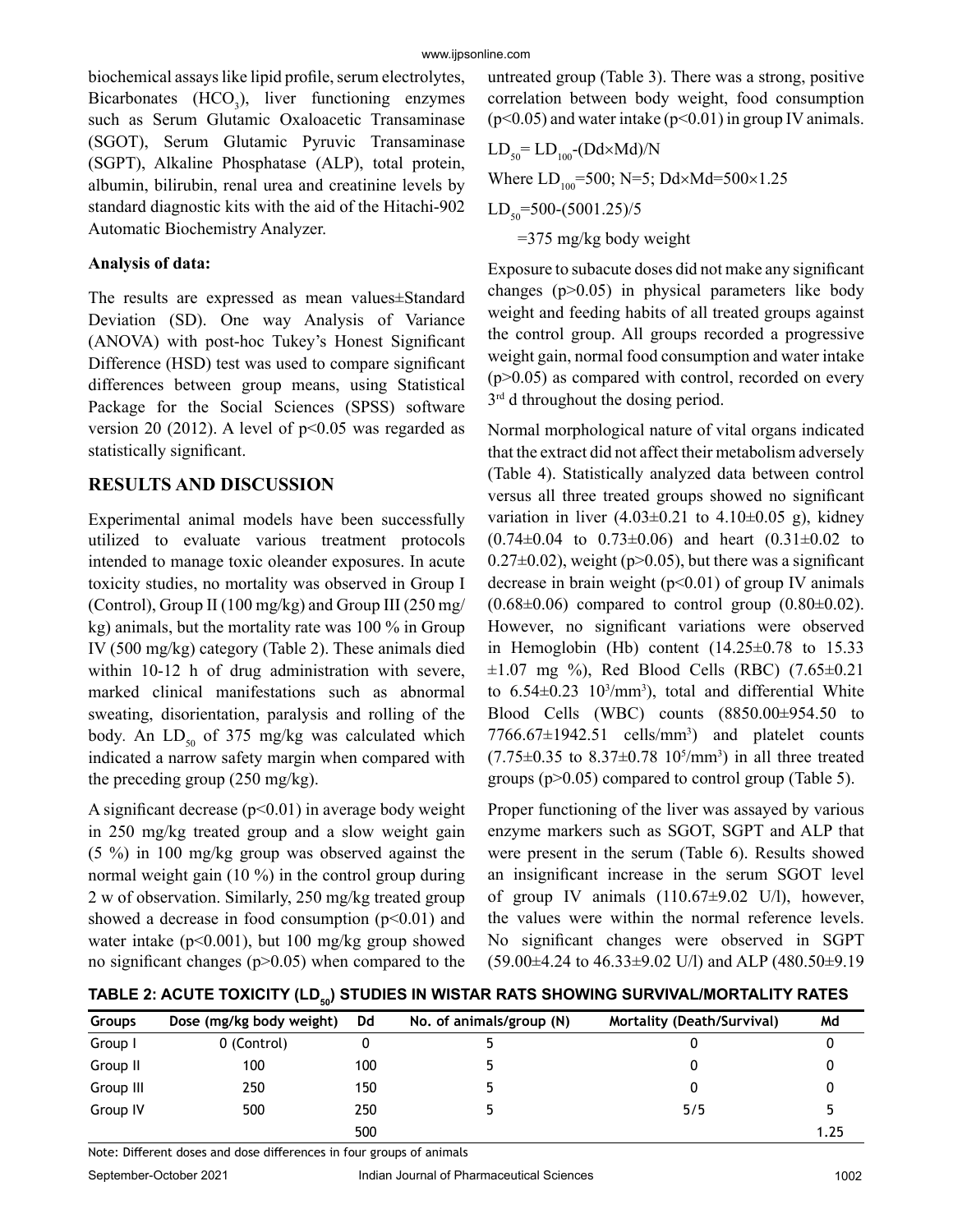www.ijpsonline.com

**TABLE 3: EFFECT OF SEED EXTRACT ON BODY WEIGHT AND FEEDING HABITS IN WISTAR RATS DURING SUBACUTE STUDIES**

| <b>Treatments</b>  | d 0                | d <sub>3</sub>     | d <sub>6</sub>     | d 9                | d <sub>12</sub>    | d 15               |
|--------------------|--------------------|--------------------|--------------------|--------------------|--------------------|--------------------|
| Body weight (g)    |                    |                    |                    |                    |                    |                    |
| Control            | $150.67 \pm 15.14$ | $161.00 \pm 13.42$ | 182.00±10.43       | $191.22 \pm 8.97$  | $198.11 \pm 3.66$  | $200.17 + 4.49$    |
| 25 mg/kg           | $159.80 \pm 3.56$  | 172.00±6.01        | 184.20±11.22       | $200.13 \pm 10.61$ | 205.07±12.52       | 217.40±14.12       |
| 50 mg/kg           | $158.40\pm 6.31$   | $173.60 \pm 14.14$ | 190.20±10.74       | $207.73 \pm 7.64$  | $220.73 \pm 5.69$  | $230.70 + 4.42$    |
| 100 mg/kg          | $187.40{\pm}9.32$  | 194.47±10.56       | 207.00±11.27       | 223.47±9.39        | $234.93 \pm 13.43$ | 241.40±16.30       |
| Food intake (g)    |                    |                    |                    |                    |                    |                    |
| Control            | $105.83 \pm 8.25$  | $108.33 \pm 11.67$ | $108.89 \pm 14.17$ | $90.00 \pm 10.93$  | $83.33 \pm 8.33$   | $121.67 \pm 2.36$  |
| $25 \text{ mg/kg}$ | $101.00 \pm 1.41$  | $107.33 \pm 32.35$ | $112.33 \pm 32.33$ | $105.67 \pm 8.14$  | $98.33 \pm 5.77$   | $135.50 \pm 17.68$ |
| 50 mg/ $kg$        | 74.00±5.66         | $84.00 \pm 38.51$  | $113.33 \pm 10.54$ | $112.67 \pm 3.21$  | 109.00±4.58        | $123.50 \pm 27.58$ |
| $100$ mg/kg        | $108.00 \pm 11.31$ | $125.67 \pm 3.79$  | $123.67 + 4.73$    | $113.00 \pm 10.44$ | $102.67 + 6.81$    | $119.00+21.21$     |
| Water intake (ml)  |                    |                    |                    |                    |                    |                    |
| Control            | $91.67 \pm 0.00$   | 115.56±20.84       | $97.2 + 29.62$     | $94.44 \pm 12.73$  | $86.11 \pm 4.81$   | $100.00 \pm 23.57$ |
| 25 mg/kg           | 85.00±0.00         | $83.33 \pm 22.55$  | $111.67 \pm 33.29$ | $101.67 \pm 2.89$  | $131.67 \pm 18.93$ | $100.00+0.00$      |
| 50 mg/ $kg$        | $30.00 \pm 0.00$   | 56.67±40.41        | $113.33 \pm 35.12$ | $118.33 \pm 11.55$ | 106.67±40.41       | $95.00 \pm 35.36$  |
| $100$ mg/kg        | 105.00±21.21       | $85.00 \pm 13.23$  | $103.33 \pm 22.55$ | $113.33 \pm 18.03$ | $106.67 \pm 30.55$ | $102.50 \pm 10.61$ |

Note: Body weight, food consumption and water intake of experimental animals from d 1 to 15. Values are mean±SD; all values are p>0.05

#### **TABLE 4: RELATIVE ORGAN WEIGHT OF CONTROL AND TREATED GROUPS**

| <b>Treatments</b>   | Liver           | Kidney          | Heart           | <b>Brain</b>    |
|---------------------|-----------------|-----------------|-----------------|-----------------|
| Control             | $4.03 \pm 0.21$ | $0.74 \pm 0.04$ | $0.31 \pm 0.02$ | $0.80 + 0.02$   |
| $25 \text{ mg/kg}$  | $4.06 \pm 0.21$ | $0.70 \pm 0.00$ | $0.31 \pm 0.02$ | $0.73 \pm 0.02$ |
| 50 mg/kg            | $3.84 \pm 0.08$ | $0.69 \pm 0.08$ | $0.31 \pm 0.00$ | $0.74 \pm 0.03$ |
| $100 \text{ mg/kg}$ | $4.10\pm0.05$   | $0.73 \pm 0.06$ | $0.27 \pm 0.02$ | $0.68 + 0.06*$  |

Note: Weight of liver, kidney, heart and brain in grams. Values are mean±SD, all values are p>0.05, \*p<0.01

#### **TABLE 5: EFFECT OF SEED EXTRACT ON HAEMOGRAM PROFILE**

| <b>Parameters</b>                                       | Group I<br>(Control) | <b>Group II</b><br>$(25 \text{ mg/kg})$ | Group III<br>(50 mg/kg) | <b>Group IV</b><br>(100 mg/kg) |
|---------------------------------------------------------|----------------------|-----------------------------------------|-------------------------|--------------------------------|
| Hb $(g %)$                                              | $14.25 \pm 0.78$     | $14.85 \pm 0.64$                        | $15.10 \pm 1.15$        | $15.33 \pm 1.07$               |
| RBC $(10^3/mm^3)$                                       | $7.65 \pm 0.21$      | $7.39 \pm 0.29$                         | $7.44 \pm 0.37$         | $6.54 \pm 0.23$                |
| Mean corpuscular volume (MCV) (fl)                      | $61.90 \pm 1.27$     | $60.65 \pm 0.21$                        | $59.73 \pm 1.19$        | $60.73 \pm 0.75$               |
| Mean corpuscular hemoglobin (MCH) (pg)                  | $19.05 \pm 1.06$     | $20.05 \pm 0.07$                        | $20.23 \pm 0.51$        | $20.63 \pm 0.84$               |
| Mean corpuscular hemoglobin concentration (MCHC) (g/dl) | $30.55 \pm 2.05$     | $33.15 \pm 0.21$                        | $33.93 \pm 0.40$        | $34.07 \pm 0.91$               |
| Hematocrit (HCT)-packed cell volume (PCV) (%)           | $46.05 \pm 1.48$     | $45.00 \pm 1.41$                        | $44.67 \pm 3.06$        | $45.00 \pm 2.00$               |
| Platelets $(10^5/\text{mm}^3)$                          | $7.75 \pm 0.35$      | $7.28 + 0.02$                           | $7.47 \pm 0.70$         | $8.37 \pm 0.78$                |
| WBC (cells/ $mm3$ )                                     | 8850±954             | 8750±606                                | $9333 \pm 312$          | 7766±425                       |
| Neutrophils (%)                                         | $27.50 \pm 3.54$     | $23.50+0.71$                            | $17.33 \pm 3.06$        | $17.67 \pm 7.23$               |
| Lymphocytes $(\%)$                                      | $70.50 \pm 2.12$     | $69.00 \pm 1.41$                        | $75.67 \pm 2.89$        | $73.67 \pm 6.51$               |
| Eosinophils (%)                                         | $2.00+0.00$          | $7.5 \pm 0.71$                          | $7.00 \pm 1.00$         | $8.67 \pm 2.89$                |

Note: Haemoglobin, platelets and differential counts in the blood of animals under subacute study, Values are mean±SD; all values are p>0.05

to  $434.67\pm49.17$  U/l) levels of treated groups (p $>0.05$ ) when compared with group I (control). Similarly, there was no change in total protein  $(7.30\pm0.14)$  to 7.60 $\pm$ 0.52 g/dl) and bilirubin levels (0.50 $\pm$ 0.00 to  $0.43\pm0.15$  mg/dl) in the treated groups (p>0.05) and an undisturbed albumin globulin ratio was observed in all treated groups.

Renal functioning was assayed by estimating the level of creatinine and urea in blood serum (Table 7). There were no statistically significant differences in urea level of treated animal groups (31.50±2.12 to 33.00  $\pm 6.56$  mg/dl), but the slight decrease observed in creatinine level of group II and III (0.49±0.06 and 0.48±0.06 mg/dl) when compared with control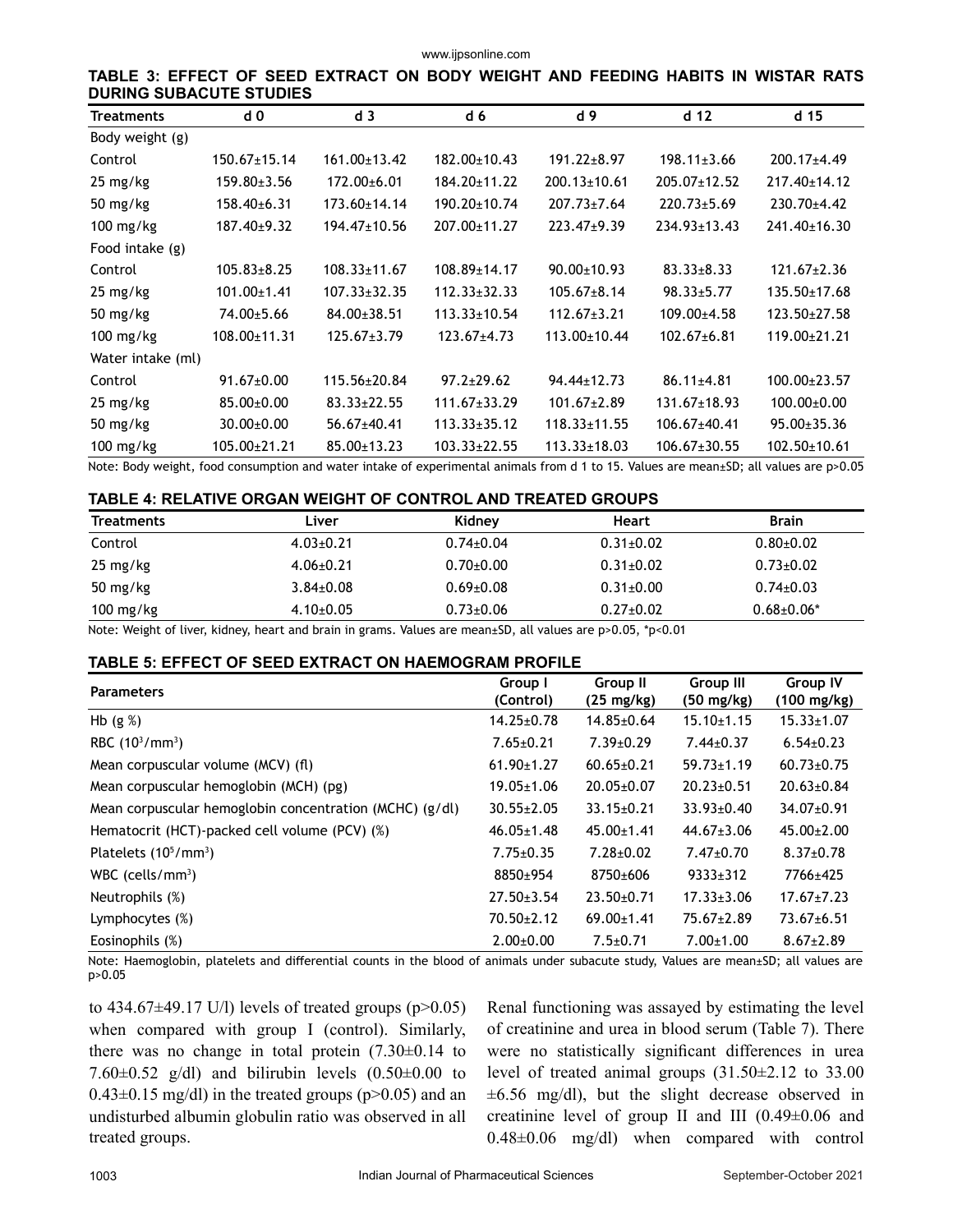$(0.65\pm0.07)$  were found as statistically insignificant  $(p>0.05)$ .

There was no statistically significant difference between the groups of all treated groups against the control animals in total cholesterol level, triglycerides, High-Density Lipoprotein (HDL), Very Low-Density Lipoprotein (VLDL) and low-density lipoprotein (LDL)  $(p>0.05)$ . The level of serum electrolytes (sodium (Na), potassium (K), chloride and bicarbonates) was found unaltered (Table 8) in the treated groups significantly  $(p>0.05)$ . The normal level of these electrolytes was represented as 143.70±1.84, 7.40±0.28 and 24.50  $\pm 0.71$  mmol/l and higher dosage animals (100 mg/kg) recorded 140.83±3.41, 5.22±0.78 and 23.00  $\pm 1.00$  mmol/l respectively (Table 9). The chloride level in serum was also found to be unaltered and represented by 98.70±0.99 (control group) to 93.55±1.34, 93.71 $\pm$ 1.18 and 93.03 $\pm$ 1.04 in all three treated groups correspondingly.

Toxicity is the relative ability of a substance to cause injury to biologic tissues $[16]$ . Studies were conducted to determine the safety and efficacy levels, the lethal dose and related metabolic alterations and pharmacological manifestations using acute and subacute guidelines of the OECD.

| <b>Parameters</b>          | Group I (Control) | Group II<br>(25 mg/kg) | Group III<br>$(50 \text{ mg/kg})$ | <b>Group IV</b><br>(100 mg/kg) |
|----------------------------|-------------------|------------------------|-----------------------------------|--------------------------------|
| $SGOT$ (U/l)               | $69.00+9.90$      | $98.00 \pm 35.36$      | $85.00 \pm 12.12$                 | $110.67+9.02$                  |
| SGPT (U/l)                 | 59.00±4.24        | $46.50 \pm 19.09$      | $45.67 \pm 5.13$                  | $46.33 \pm 9.02$               |
| ALP $(U/l)$                | $480.50+9.19$     | $428.00+45.96$         | $403.00 + 87.02$                  | $434.67 + 49.17$               |
| Total protein (g/dl)       | $7.30+0.14$       | $7.40 \pm 0.00$        | $7.57 \pm 0.40$                   | $7.60 \pm 0.52$                |
| Albumin (g/dl)             | $4.25 \pm 0.07$   | $4.45 \pm 0.07$        | $4.70+0.36$                       | $4.63 \pm 0.49$                |
| Globulin (g/dl)            | $3.30\pm0.42$     | $2.95 \pm 0.07$        | $2.87+0.06$                       | $2.97 \pm 0.06$                |
| Bilirubin, total (mg/dl)   | $0.50+0.00$       | $0.45 \pm 0.07$        | $0.43 \pm 0.16$                   | $0.43 \pm 0.15$                |
| Bilirubin direct (mg/dl)   | $0.2 + 0.00$      | $0.15 \pm 0.07$        | $0.13 \pm 0.06$                   | $0.13 \pm 0.06$                |
| Bilirubin indirect (mg/dl) | $0.3 \pm 0.00$    | $0.30{\pm}0.00$        | $0.30{\pm}0.00$                   | $0.30{\pm}0.00$                |

**TABLE 6: EFFECT OF SEED EXTRACT ON LIVER FUNCTIONING ENZYMES IN SERUM**

Note: SGOT, SGPT, ALP, total protein and bilirubin analysis during subacute studies. Values are mean±SD; all values are p>0.05

#### **TABLE 7: EFFECT OF SEED EXTRACT ON RENAL PROFILE**

| <b>Parameters</b>  | Group I (Control) | Group II<br>$(25 \text{ mg/kg})$ | Group III<br>$(50 \text{ mg/kg})$ | Group IV<br>(100 mg/kg) |
|--------------------|-------------------|----------------------------------|-----------------------------------|-------------------------|
| Creatinine (mg/dl) | $0.65 \pm 0.07$   | $0.55 \pm 0.07$                  | $0.49 \pm 0.06$                   | $0.48 + 0.06$           |
| Urea (mg/dl)       | $31.50 \pm 2.12$  | $32.00+9.90$                     | $30.67 \pm 3.21$                  | $33.00 + 6.56$          |

Note: Creatinine and urea levels in the serum of animals during subacute studies. Values are mean±SD; all values are p>0.05

#### **TABLE 8: EFFECT OF SEED EXTRACT ON LIPID PROFILE**

| <b>Parameters</b>         | Group I (Control) | Group II<br>$(25 \text{ mg/kg})$ | Group III<br>$(50 \text{ mg/kg})$ | <b>Group IV</b><br>$(100 \text{ mg/kg})$ |
|---------------------------|-------------------|----------------------------------|-----------------------------------|------------------------------------------|
| Total cholesterol (mg/dl) | 87.00±7.07        | $85.5 + 6.36$                    | $88.33 \pm 9.87$                  | $92.33 \pm 14.01$                        |
| Triglycerides (mg/dl)     | $61.00+4.24$      | 72.00±11.31                      | $75.67 \pm 5.69$                  | 78.67±10.97                              |
| $HDL$ (mg/dl)             | $24.50 \pm 3.54$  | $23.50+0.71$                     | $22.67 \pm 0.58$                  | $24.00 \pm 1.00$                         |
| $LDL$ (mg/dl)             | $45.50 \pm 3.54$  | $47.50 \pm 3.54$                 | $50.67+9.45$                      | $52.67 \pm 12.50$                        |
| VLDL (mg/dl)              | $13.00 \pm 1.41$  | $14.50 \pm 2.12$                 | $15.00 \pm 1.00$                  | $15.67 \pm 2.31$                         |

Note: Level of total cholesterol and triglycerides in the serum of rats during subacute studies. Values are mean±SD; all values are p>0.05

#### **TABLE 9: EFFECT OF SEED EXTRACT ON SERUM ELECTROLYTES**

| <b>Parameters</b>                           | Group I (Control) | <b>Group II</b><br>$(25 \text{ mg/kg})$ | Group III<br>$(50 \text{ mg/kg})$ | <b>Group IV</b><br>$(100 \text{ mg/kg})$ |
|---------------------------------------------|-------------------|-----------------------------------------|-----------------------------------|------------------------------------------|
| Na (mmol/l)                                 | $143.70 \pm 1.84$ | $137.80 \pm 1.84$                       | $140.10 \pm 2.14$                 | $140.83 \pm 3.41$                        |
| $K$ (mmol/l)                                | $7.40 \pm 0.28$   | $5.51 \pm 1.36$                         | $6.02{\pm}0.86$                   | $5.22 \pm 0.78$                          |
| Cl (mmol/l)                                 | $96.70 \pm 3.81$  | $93.55 \pm 1.34$                        | $93.71 \pm 1.18$                  | $93.03 \pm 1.04$                         |
| Bicarbonate (HCO <sub>3</sub> )<br>(mmol/l) | $24.50+0.71$      | $24.50+0.71$                            | $22.67 \pm 0.58$                  | $23.00 \pm 1.00$                         |

Note: Level of sodium, potassium, chloride and bicarbonates in the serum. Values are mean±SD; all values are p>0.05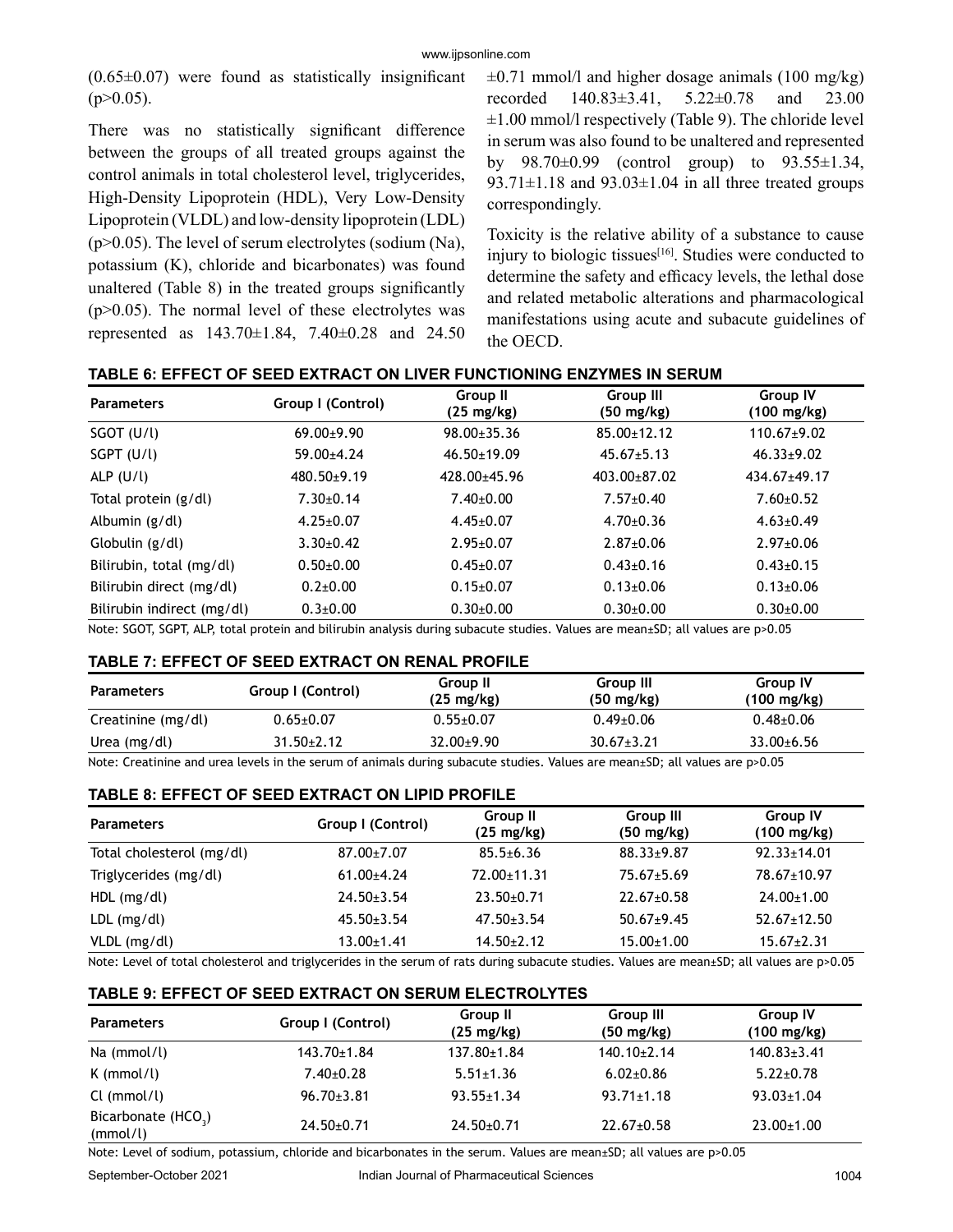Animals treated with a single dose of extract (500 mg/kg) caused 100 % mortality than the preceding group (250 mg/kg) which showed no mortality rates, but experienced a reduction in body weight, food consumption and water intake. However, lower dosed animals (100 mg/kg) showed normal behavior, similar to the control group. Lethality  $(LD_{50})$  associated with 70 % MT extract was calculated as 375 mg/kg, revealed the narrow margin of safety lies in between 250 and 500 mg/kg, on seed intake either in raw form or in processed form.

The toxic nature of seeds was further revealed by various researchers. Enriquez *et al*. [17] observed a lethal dose  $(LD_{50})$  of 447 mg/kg in mice after milled seed administration and Taiwo *et al*. [18] reported 100 % mortality in rabbits within 14 d, after 10 % raw seed administration. Moreover, a lower lethal dose of 507 mg/kg with a concentrated aqueous kernel extract and higher dose of 5700 mg/kg with the bait formulated using 40 % of the kernel meal was observed in albino rats<sup>[19]</sup>, with severe clinical malfunctioning<sup>[20]</sup>. But, the human mortality associated with oleander ingestion is generally very low, even in cases of intentional consumption (suicide attempts)<sup>[21]</sup> and surprisingly in Mexico, the seeds are widely used to reduce body weight $[17]$ .

After determining the lethal level via acute dosage, subacute experiments were carried out for 14 d of regular oral drug exposure. Since 500 mg/kg produced severe toxicity symptoms with 100 % lethality  $(LD_{100})$ , for subacute studies a dose level of  $1/20<sup>th</sup>$ ,  $1/10<sup>th</sup>$ and  $1/5$ <sup>th</sup> (25, 50 and 100 mg/kg) was selected. The selected doses neither affected body weight nor food consumption and water intake. Adverse reactions often resulted from excess dosage effects of any 'active principles'[1].

Normal values of haematological parameters (RBC, WBC and platelets), lipid profiling (cholesterol, triglycerides) and serum electrolytes (Na, K) are related to the proper metabolism of the endocrine system. Treatment of rats with different doses of the seed kernel extract did not alter the serum marker enzymes in liver (SGOT, SGPT, ALP) and kidney (creatinine, urea), indicated the absence of hepatocellular and nephrocellular necrosis, as elevated levels of blood serum enzymes are indicative of cellular leakage, necrosis and loss of functional integrity of cell membranes[22]. The normal morphological behavior of vital organs was concurrent with liver and kidney function tests, which showed normal values in all

groups under study, including the highest dose (100 mg/kg) of administration. However, leaf extract of *Nerium oleander*, a close relative of yellow oleander, showed significant adverse changes in haematological, biochemical and inflammatory parameters, as well as histopathological alterations in heart and liver tissues $[23]$ .

Albumin is one of the key components of serum protein. As albumin is synthesized in the liver, it can be used as a biomarker to monitor liver functions. Serum bilirubin and total protein levels are also related to the functions of hepatic cells. In the present study normal albumin, globulin and bilirubin levels are considered as nondisturbances in protein synthesis in the liver, confirmed the proper functioning of this organ.

In the acute toxicity experiment, a single dose of 500 mg/kg produced 100 % lethality, but the absence of any clinical manifestations after a cumulative dose of 1400 mg/kg administered for 14 consecutive days, reflect the detoxification/purification processes carried out by the liver and kidney. The liver is expected not only to perform physiological functions, but also to protect against the hazards of harmful drugs and chemicals $[24]$  by detoxifying most of the components that enter the body<sup>[25]</sup>, while the kidney is a principal route of excretion of many chemical substances in their active and/or inactive forms $[26]$ . It is generally accepted that the paramount organ for degradation of cardiotonic steroids is the liver. A significant hepatoprotective activity as well as considerable antioxidant properties was reported by Singhal and Gupta,[27] in flower extracts of *Nerium oleander*, a close relative of 'yellow oleander'<sup>[28]</sup>.

With the words of Paracelsus (1493-1541) "All substances are poisons; there is none which is not a poison. The right dose differentiates a poison and a remedy", the following conclusions were drawn after toxicity studies of 'yellow oleander' seed kernel extracts. Acute studies revealed that 70 % MT seed extract showed  $LD_{50}$  at 375 mg/kg body weight and a single oral dose of 500 mg/kg showed 100 % lethality revealed a narrow margin of safety. Similarly, a single sub-lethal dose (250 mg/kg) reduced body weight and affected feeding habits. But, a repeated dosage of 100 mg/kg for consecutive 14 d did not affect the normal physiology, metabolism and biochemistry of experimental Wistar rats.

# **Acknowledgements:**

The first author is thankful to University Grants Commission for supporting to complete Ph. D work